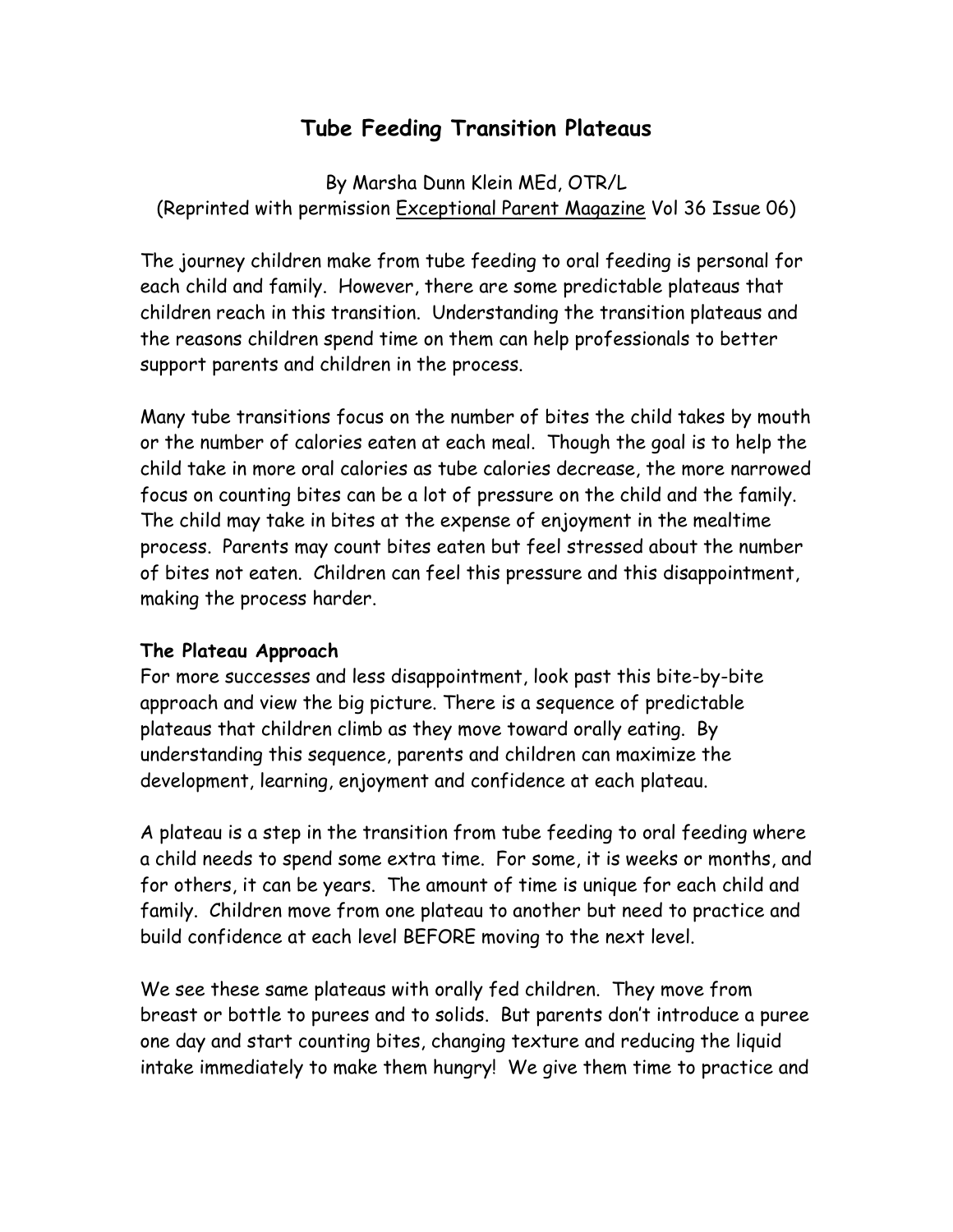enjoy each level. We take our cues from them as to readiness for new foods and new challenges.

It is the same with tube fed children. They move through identifiable steps, going to the next levels at their own pace.

# **Trust, The First Plateau**

The first plateau forms the very foundation of transitions to oral feeding. Many children who are tube fed have had multiple medical procedures around the face. Ventilators, nose and mouth tubes leave any infants worried about ANY touch around the mouth and face. This cautiousness combined with inexperience with oral eating causes many children to gag, vomit, and defend themselves from ANY touch around the mouth. Before the child can become friendly with food texture or tastes presented, they must learn to enjoy touch around the face. If the child is not even comfortable with kisses and hugs and mouthing his own fingers, how can he be comfortable with nipples, spoons or food?

In the first plateau, parents offer opportunities for the child to trust the sensation of touch around the face. Parents provide kisses, hugs, and massage that are loving, tender and predictable so the child learns not all touch is scary. The child gives permission to get closer to his mouth as he snuggles into the touch, with less gagging and pushing away, and more enjoyment. If the child gags when the cheeks are kissed, parents can start in friendlier territory like the hand, arms, shoulders, or neck and move towards the mouth. Parents can help children discover their own fingers and toes. They can create playful games and songs where touch to the face is part of the interaction. A puppet can kiss up the child's arms to the face. A stuffed toy can nibble on the child's nose. A cloth can be playfully removed from the child's face in a game of " peekaboo". The secret to success in each of these activities is to be tender and predictable.

The goal of this plateau is for the child to trust kisses and touch around the face and comfortably bring fingers to the mouth. By the end of this plateau, the child initiates these mouth play activities and can enjoy them enthusiastically.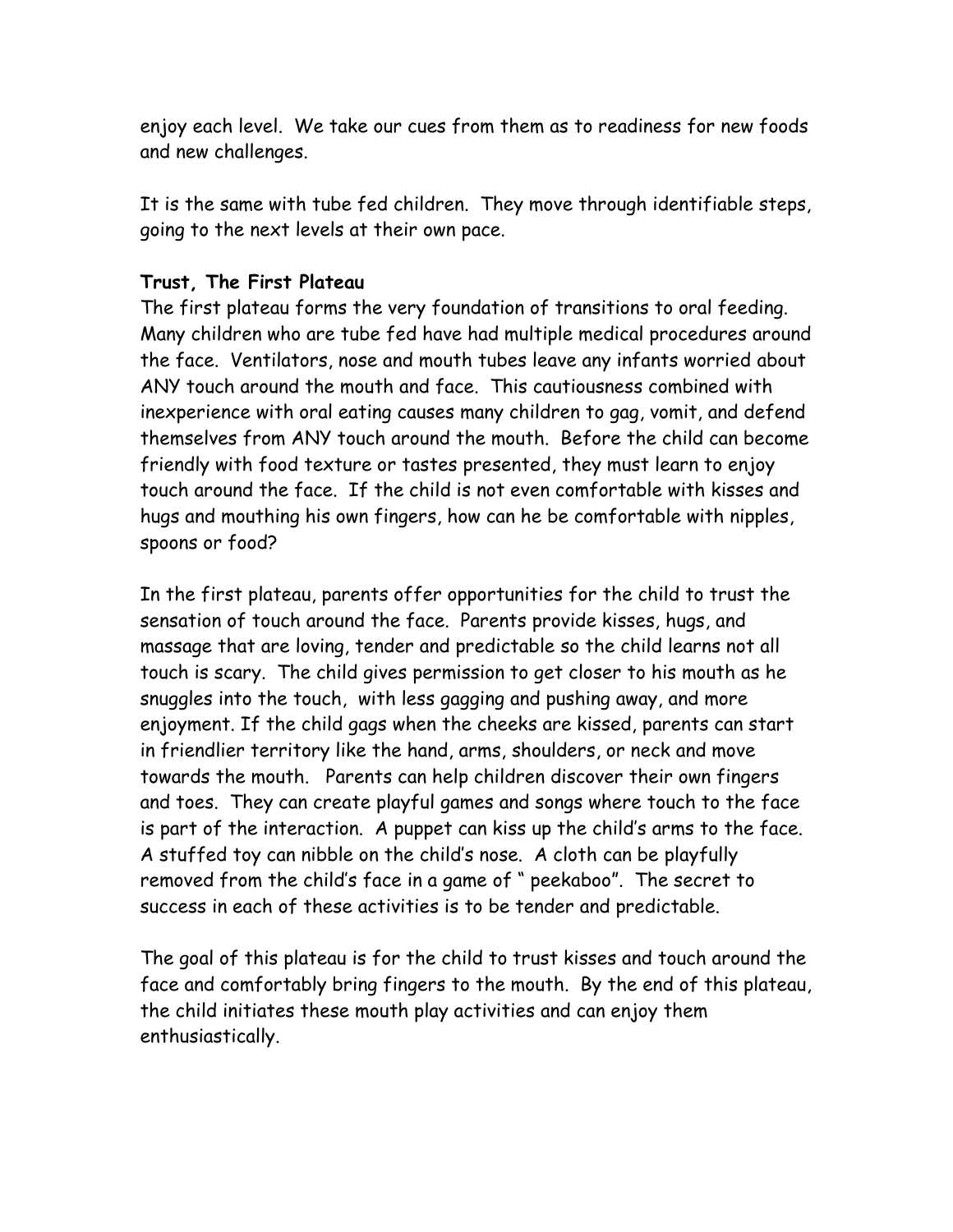# **Exploration Plateau**

To become oral eaters, children need to become comfortable with food. Comfort with food comes from interaction with it and not just eating it. Parents often hand food to a child and say "try it" meaning, " put it in your mouth and eat it." For many cautious children this is entirely too scary, and if the parent insists, it may undermine the trust gained in the last plateau.

"Try it" may need to be redefined as being near it, smelling it, touching it, handing it to others, putting it to the lips, or putting it in the mouth and then spitting it out, and finally, putting it in the mouth and chewing or swallowing it. Adults create an environment where any type of "trying it" is celebrated.

In Exploration Plateau parents offer opportunities for the child to explore by mouth by providing toys of different soft, friendly, and "mouthable" textures. Once the child enjoys mouthing, the medical team will determine if it is safe to introduce food tastes.

Adults can then offer a variety of tastes on the child's fingers and familiar toys. Fingers and toys can be dipped in milk, juice, broth or a tiny amount of puree. Adults can creatively offer a variety of tastes and textures watching carefully which ones the child enjoys enough to try again.

The goal of the Exploration Plateau is for the child to become comfortable interacting with foods and textures, but the child is not yet taking quantity. It's not yet time to count bites!

### **Confidence and Variation Plateau**

Parents help children develop confidence and food enjoyment during this next plateau by providing opportunities to interact with foods in many different ways.

Start by offering familiar foods the child enjoys. Make changes from that safe base. These changes can be with the food itself or the presentation of the food.

The child who likes yogurt may be offered it off a regular spoon, a large spoon, the wrong end of a spoon, a fork, a toy, a finger, a cookie or even an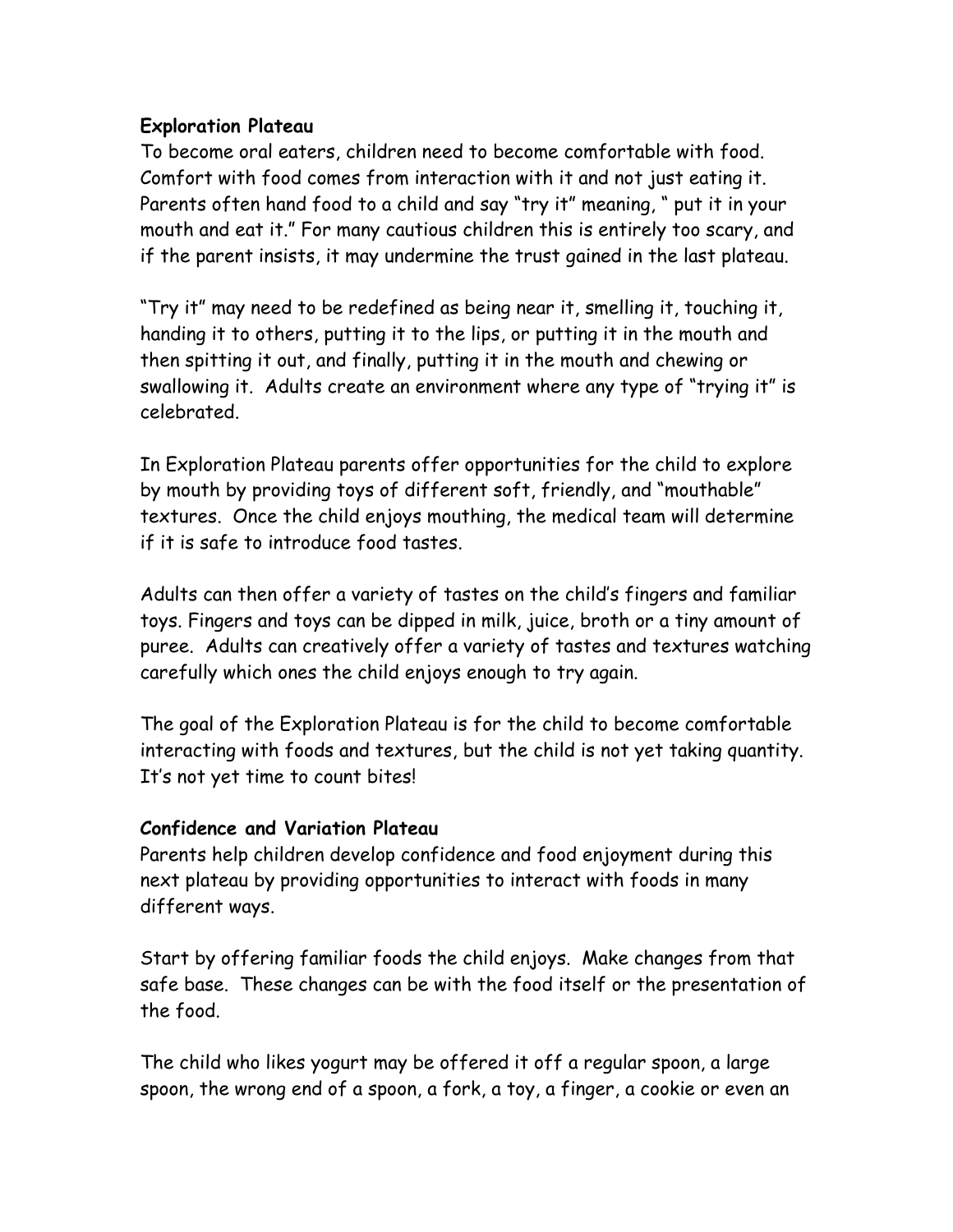apple slice. Guacamole can be eaten off a cracker, chip or pretzel. Soup can be tried from a spoon, a straw, a cup, or used as a dip and enjoyed off a carrot stick, piece of broccoli, or zucchini. Wet foods can become dips. Dry foods can become dippers. Crumbs can be added to the top of the spoonful, under the spoon, or in the mixture. If the child likes the texture of yogurt, other wet and smooth foods can be offered.

Food timing is important. Oral foods should be offered while the child receives the tube meal so he can develop a positive association between a filled tummy and oral foods. For so many children, the relationship has never developed, or the child may have a negative relationship with food that has made them sick or uncomfortable. During this Confidence and Variation Plateau, children begin seeing themselves as oral eaters, and part of family mealtimes!

Parents can offer enjoyable mealtime experiences that don't just focus on actual eating. Older children can participate in meal preparation. They can bake cookies or make blender drinks. They can add foods to a salad or spread butter on a cracker. When the focus is on the interaction with the food, comfort increases and gradually there will be enough familiarity to try it. As children become older, they proudly participate in serving food, handing food to others and setting or clearing the table. This gives the child opportunities to participate in mealtimes in positive ways while learning to be comfortable with food intake.

Confidence and enjoyment are also developed when the skills of mealtime are mastered—successes with spoons and forks, cups and straws, and successes with wet, dry, thick and thin foods. Variation is developed as the child learns to control different size cups or straws, and foods of different flavor, texture and quantity.

Children should learn to enjoy four or five foods in every food group. When they eat a variety of foods, parents are more confident in the child's nutrition and feel less pressure later as the tube feeding calories are decreased. Too many transitions to oral eating become very complicated when the child just likes one or two foods, and, all of a sudden, the team takes away calories. Why would a child who has just become comfortable with yogurt suddenly eat a balanced diet if calories are reduced?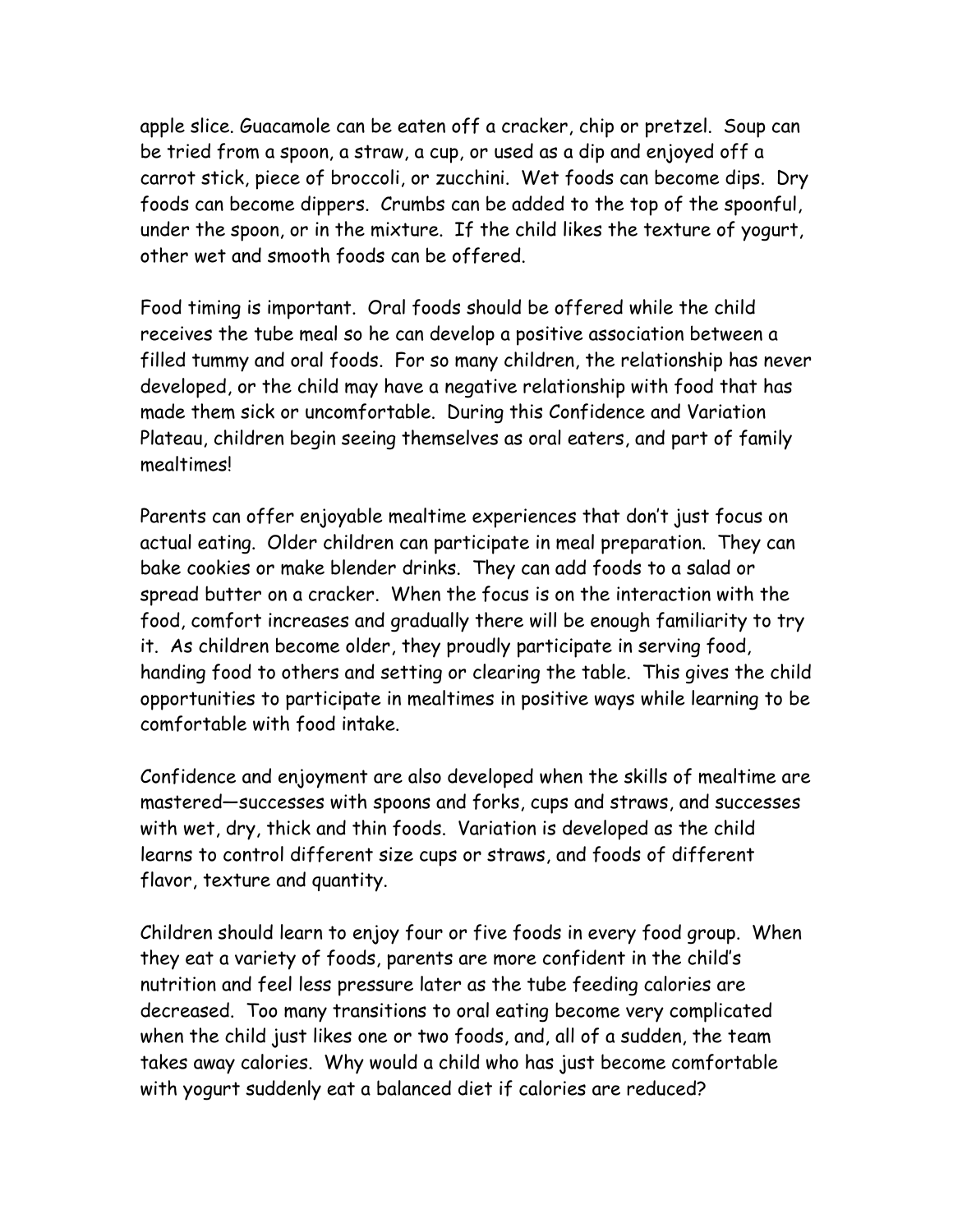In the Confidence and Variation Plateau children learn to enjoy and be confident eating a variety of foods and mastering the skills of eating and drinking without the pressure of calorie reduction.

# **Explore Appetite**

Another important part of this plateau is exploring the child's ability to respond to appetite. For parents to consider tube removal, they need to be confident that the child feels hunger and is internally motivated to eat. Up to now, the child has eaten in imitation of others as a social response, not as a hunger response. But when the tube is finally removed, the motivation for adequate intake needs to come from within the child, an internal motivation, not just to please adults or in response to adult pressure. If the tube is removed without achievement of internal motivation, taking in enough food at each meal continues to be the parent responsibility. Pressure continues. No one feels good with this pressure.

Exploratory Appetite Challenges offered during the Confidence and Variation Plateau allows parents to explore the child's hunger WITHOUT reducing calories. Tube feedings are ideally offered in bolus "meals" at regular intervals or a "mealtimes" during the day to simulate a typical oral eating schedule. (Many children need some additional food by drip at night because of the difficulty taking in enough volume in daytime alone.)

The idea is to simulate a routine appetite cycle of hunger and fullness to help the child's body identify these feelings. For example, the child may be offered 6 ounces boluses at 8am, 12pm, 4pm, and 8 pm. Once the child becomes used to this routine, one feeding is "re-arranged" in an Exploratory Appetite Challenge. For example, the 12:00pm feeding may be offered at 1:00pm. Oral foods are offered before the bolus. The goal is to explore if the child demonstrates signs of hunger by reaching or asking for food, trying new foods or increasing the oral intake in response to this challenge.

Appetite challenges have a beginning and an end and last a set number of days. Open ended challenges tend to cause too much stress for everyone involved and decrease the "exploratory" focus of this challenge. After a three to seven day duration, the challenge is completed and then the parents see what was learned. How did it work? Did the child try a new food?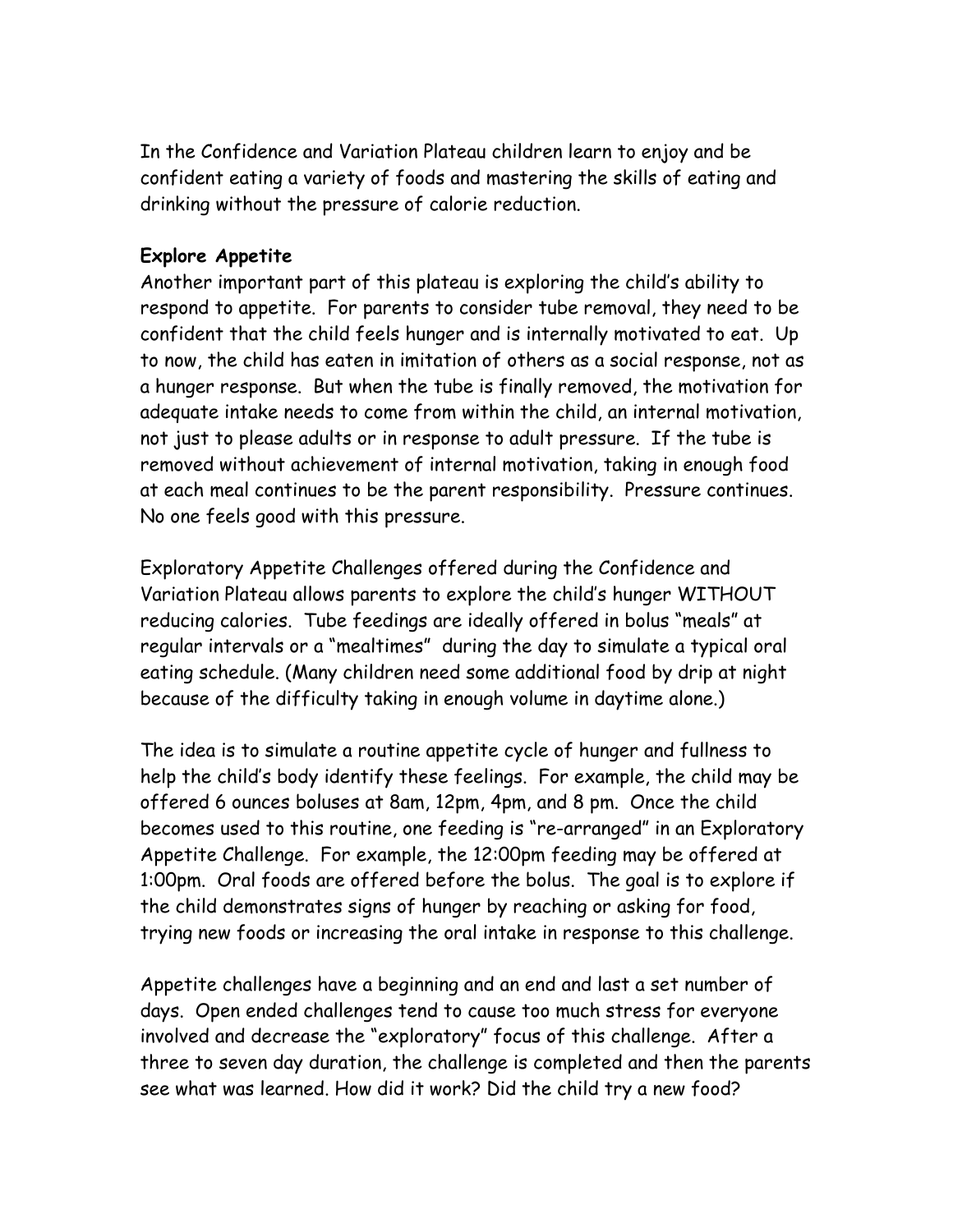The family returns to the old routine again and later may try a new challenge. Perhaps only half of one feeding is given by tube and then replaced at the end of the day. Perhaps a feeding is removed entirely and put at the end of the day. Perhaps a different mealtime is adjusted. Since no calories are removed from the 24 hour feeding schedule in Exporatory Appetite Challenges, the child doesn't lose weight, parents aren't stressed, and the child and parents have the opportunity to better understand the child's hunger.

It is hoped that during the Confidence and Variation Plateau, there would be many opportunities for Exploratory Appetite Challenges as the child is feeling good, gradually increasing confidence and mastery of eating skills and identifying a consistent eating response to hunger. Though oral intake certainly increases during this stage, it's still not time to "count bites". Instead, it's time to celebrate moments of enjoyment, responses to hunger, and skills mastered.

# **Quantity and Hunger Plateau- The Last Plateau**

The last plateau is the Quantity and Hunger Plateau. By the time the child moves to this plateau, he's enjoying a variety of foods, feels well, has the eating skills necessary for success and responds to hunger with increased eating. The child is orally eating good quantities of food and drinks and feels like an active and celebrated part of the family mealtime. He has confidence in his mealtime skills and parents are confident that he is growing well and is internally motivated to eat.

The focus of this final plateau is gradual reduction of tube calories as oral calories increase. Parents need to have support in place from the pediatrician, dietitian and feeding team whenever calories are reduced, in order to monitor growth, weight, and hydration. The child MUST be well, have steady growth and be physically ready to consider moving towards tube removal.

Finally, it's time to try Calorie Reduction Appetite Challenges where the amount of calories in the day is reduced in some fashion. Once again these challenges have a beginning and an end. The feeding team decides on a reduction amount and then tries it for a defined period of time depending on